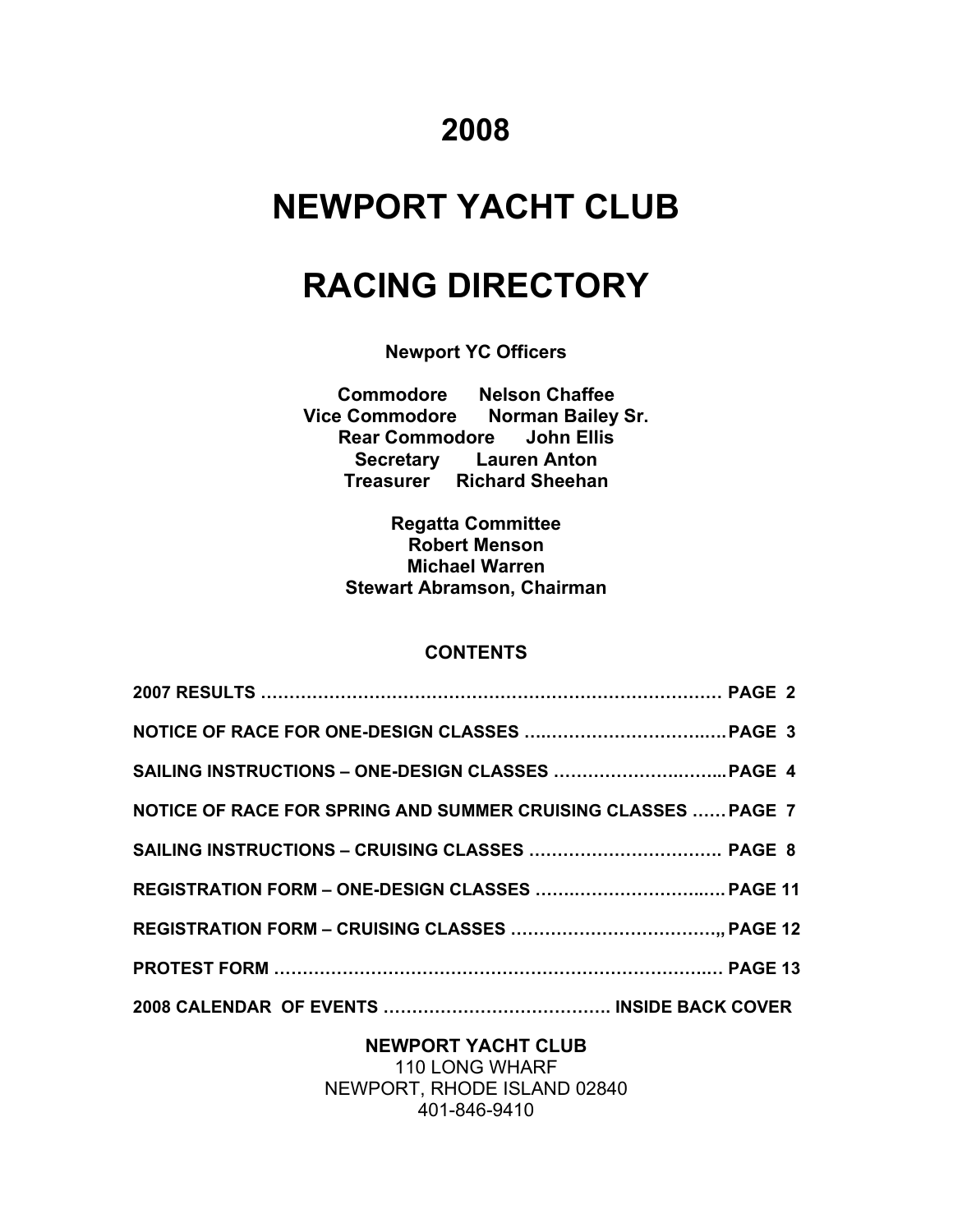# **2007 RESULTS**

## **2007 ONE-DESIGN LEADERS**

| Melges 24 |           |              | <b>Etchells</b> |             |           |                       |    |
|-----------|-----------|--------------|-----------------|-------------|-----------|-----------------------|----|
|           |           | David Ford   | 13.             |             | 1. US 935 | <b>Wiley Crockett</b> |    |
| 2.        | Sail #623 |              | 28.             | $2_{\cdot}$ | Whiplash  | Whip Seaman           | 8  |
|           |           | Mark Nannini | -31             | -3.         | Mahi Mahi | <b>Phil Garland</b>   | 12 |

#### **Ensign**

|            | 1. Challenger Charlie Shoemaker | 12. |
|------------|---------------------------------|-----|
| 2. When    | David Goss                      | 29  |
| 3. Phoenix | Julia Taylor                    | 38  |

### **2007 SPRING CRUISING SERIES LEADERS**

| <b>Division 1 PHRF</b> |                       |                |    | <b>Division 2 PHRF</b> |                    |   |
|------------------------|-----------------------|----------------|----|------------------------|--------------------|---|
| $1_{\cdot}$            | Godzilla              | Peter Jencks   | 21 | Tenacious              | Robert Iriye       | 2 |
|                        | 2. Floating Point     | Pat Clayton    |    | 4 2. Counterpoint      | <b>Bart Janney</b> | 5 |
|                        | <b>Division 3PHRF</b> |                |    |                        |                    |   |
|                        | 1 Chairman Arafat     | Rohert Restoso |    |                        |                    |   |

| 1. Chairman Arafat Robert Bestoso |                       |   |
|-----------------------------------|-----------------------|---|
| 2. When                           | David Goss            | 5 |
| 3. Fun First                      | <b>Richard Hadley</b> |   |

## **2007 SUMMER CRUISING SERIES LEADERS**

| <b>Division 1 PHRF Spinnaker</b> |                                   |                       |               |                              | <b>Division 2 Non-spinnaker</b> |                              |      |  |
|----------------------------------|-----------------------------------|-----------------------|---------------|------------------------------|---------------------------------|------------------------------|------|--|
| 1.                               | <b>Floating Point</b>             | Pat Clayton           |               |                              | 15 1. Panacea                   | Diane Robinson<br>Clarke     | 9    |  |
| 2.                               | Godzilla                          | Peter Jencks          | 20 2.         |                              | Octopus's Garden                | Don Berrett                  | 15   |  |
| 3.                               | Shadowfax                         | Stew Abramson         | $25 \quad 3.$ |                              | <b>Tenacious</b>                | Robert Iriye                 | 20.5 |  |
| Division 3 PHRF Non-spinnaker    |                                   |                       |               | Division 4 J22 Non-spinnaker |                                 |                              |      |  |
|                                  | 1. Passing Fancy                  | Sid Wax               | 12            | $1_{-}$                      | Hissar                          | Deb Miller/Allison<br>Miller | 30   |  |
| 2.                               | Chairman<br>Arafat                | Robert Bestoso        | $12 \quad 2.$ |                              |                                 | Lee Segal                    | 33   |  |
| 3.                               | <b>Fun First</b>                  | <b>Richard Hadley</b> | $12 \quad 3.$ |                              | Carrera                         | Jonathan Thurston            | 39   |  |
|                                  | <b>Division 5 Cruising Ensign</b> |                       |               |                              |                                 |                              |      |  |
| $\mathbf{1}$ .                   | When                              | David Goss            | 16            |                              |                                 |                              |      |  |
| 2.                               | Silent Woman                      | Joe Slawinski         | 22            |                              |                                 |                              |      |  |
| 3.                               | Gross<br>Wickedness               | Bob & Edith<br>Morin  | 29            |                              |                                 |                              |      |  |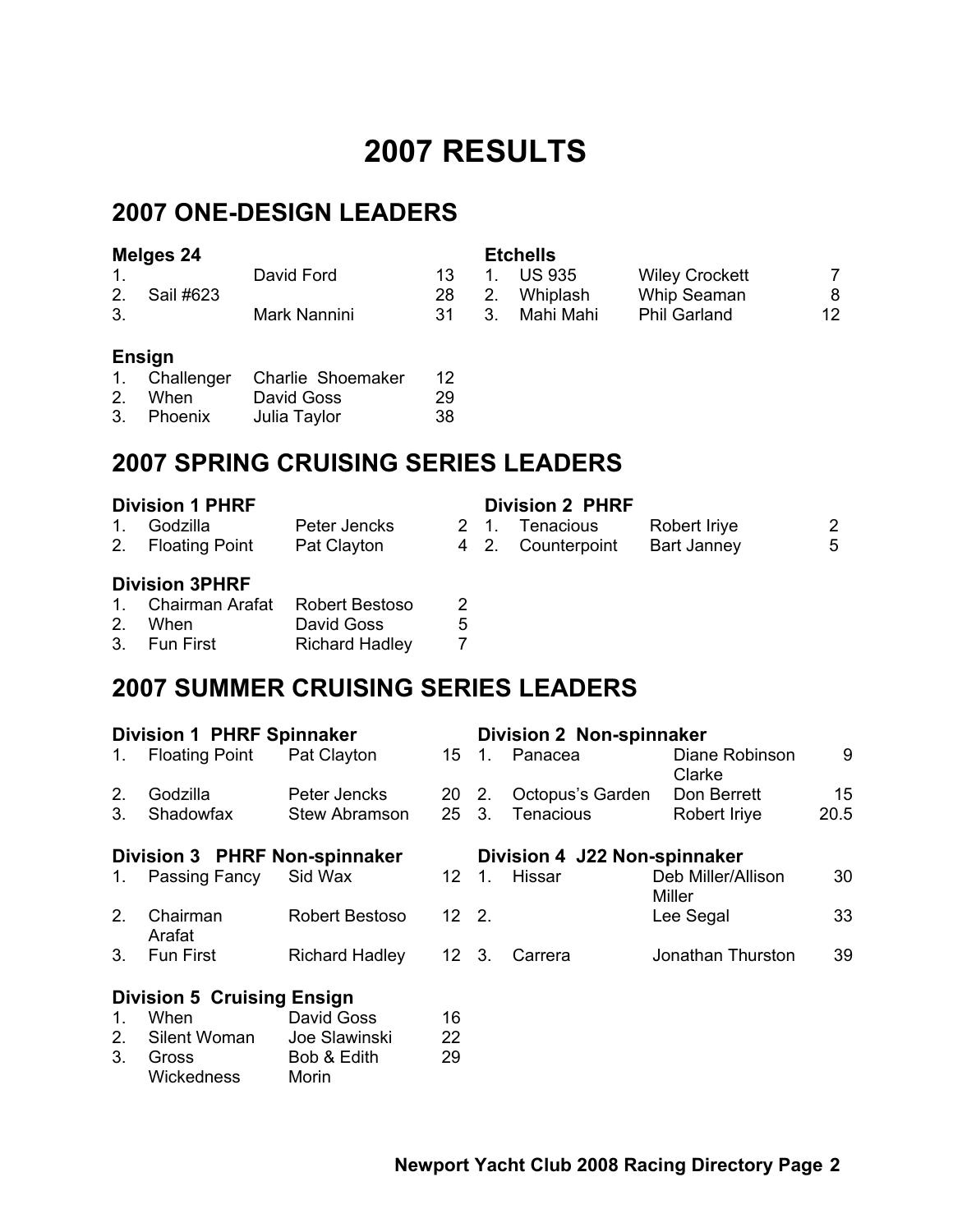### **NOTICE OF RACE: 2008 SUMMER ONE-DESIGN CLASSES**

#### **SPONSOR**

The Newport Yacht Club (NYC) Regatta Committee

#### **RULES**

Racing will be conducted in accordance with the following: (1) The Racing Rules of Sailing 2005-2008, including the prescriptions of US Sailing; (2) class association rules; (3) This Notice of Race; (4) The NYC Sailing Instructions for the 2008 One-Design series and any amendments thereto.

#### **ELIGIBILITY**

Although the one-design series is a Newport Yacht Club event, all owners of qualified boats are invited to enter. To compete and be scored, a boat must be properly registered with the Newport Yacht Club Regatta Committee and have paid its registration fee. The Newport Yacht Club will provide a placement in the starting sequence for any one-design class with three or more boats that are properly registered by June 1, 2008.

#### **REGISTRATION**

Submit the registration form with the appropriate entry fee of \$70 for NYC members or \$80 for non-members to the Newport Yacht Club Regatta Committee, 110 Long Wharf, Newport, RI 02840. U.S. Sailing members receive a 10% discount with a valid membership number entered on the registration form. Checks should be made payable to the Newport Yacht Club. The yacht owner and/or skipper must sign the waiver of liability. All yachts racing must have completed and submitted all forms prior to participating in their first race of the series. No yacht shall be scored without the completion and submission of all forms and fees.

#### **RACING AREA**

The starting line for the Summer One Design Series will be located in the area west of Goat Island.

#### **SCHEDULE**

Racing for the Summer One Design series will begin on June 3, 2008 and will continue on each following Tuesday evening until August 26, 2008.

#### **SCORING**

The scoring system using a low-point system is identified and defined in the Sailing Instructions.

#### **PRIZES**

Prizes will be awarded for:

- The first three places in each class if there are 7 or more boats registered in that class.
- First and second places for classes that consist of 4 to 6 boats registered in that class
- First places for classes that consist of 3 or less boats registered in that class.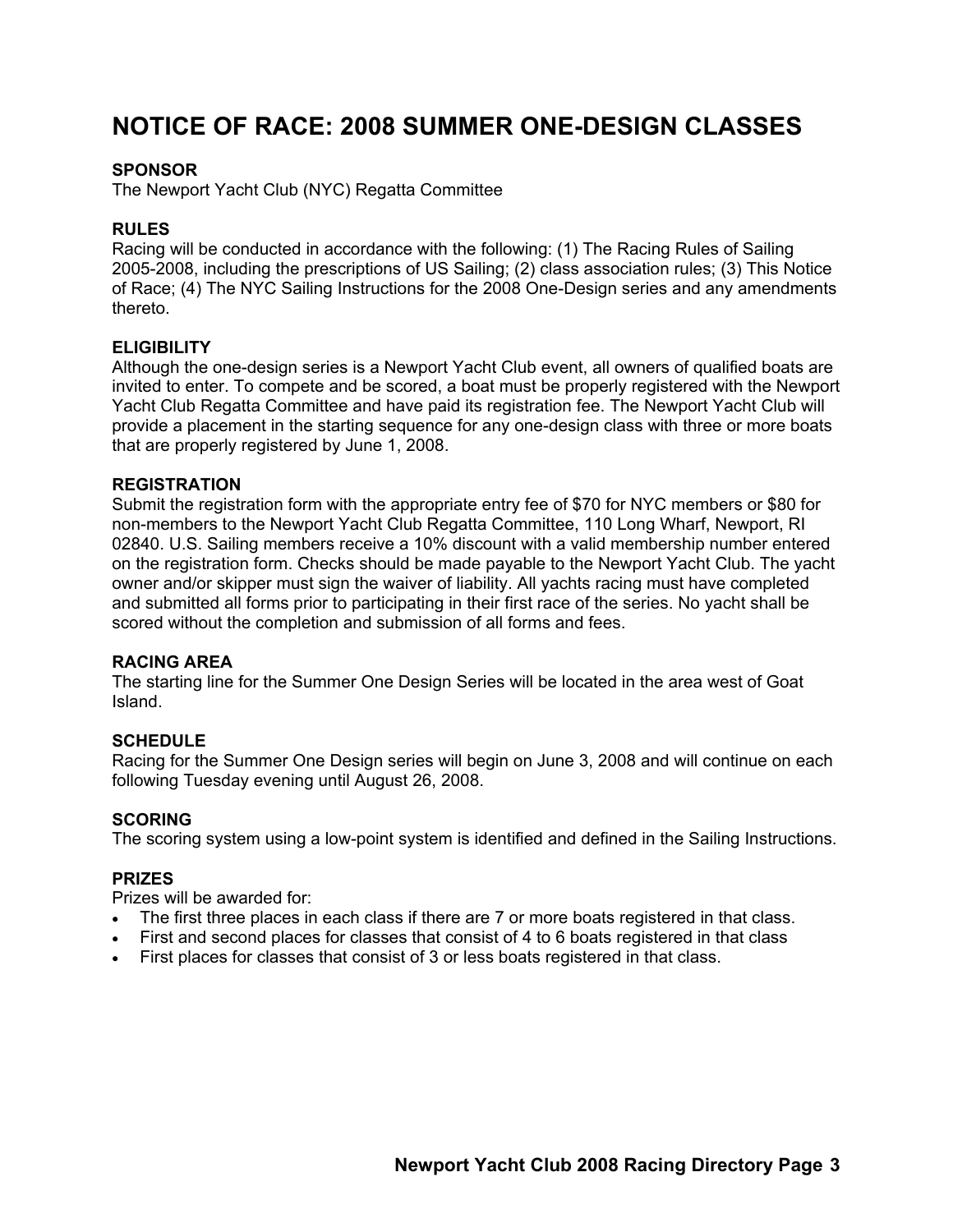### **SAILING INSTRUCTIONS: 2008 ONE-DESIGN CLASSES 1. RULES**

Racing will be governed by the 'rules' as defined in: (1) the Racing Rules of Sailing (RRS) 2005- 2008, including the prescriptions of U.S. Sailing; (2) class association rules; (3) the 2008 Notice of Race; (4) these Sailing Instructions and any amendments thereto.

#### **2. ELIGIBILITY**

2.1 Boats that have completed the registration requirements with the Newport Yacht Club (NYC) shall become eligible boats. To compete and be scored a boat must be an eligible boat.

#### **3. SCHEDULE OF RACES**

The Summer One Design Series will begin on June 3, 2008 and continue on each following Tuesday through August 26, 2008**.** 

#### **4. NOTICES TO COMPETITORS AND CHANGES TO THE SAILING INSTRUCTIONS**

Notices to competitors and changes to the sailing instructions will be posted on the Regatta bulletin board located at the Newport Yacht Club five days before they are to take effect and may be posted on the NYC web site at http://www.newportyachtclub.org

#### **5. RACE COMMITTEE SIGNALS**

- 5.1 SIGNALS MADE ASHORE
	- 5.1.1 Signals made ashore will be hoisted on the flagstaff at the Newport Yacht Club and broadcast on VHF Channel 73 at or before 1700 hours.
	- 5.1.2 Code flags "N" over "A" followed by 3 sound signals means "All racing is abandoned, no more racing today."

#### 5.2 STARTING AREA SIGNALS

- 5.2.1 Starting signals will be made in accordance with the RRS Rule 26 modified to allow for a 3 minute sequence.
- 5.2.2 The scheduled time for the warning signal for the first race each day is 1800 hours. Course(s) will be displayed on the starboard side of the Race Committee boat. Information for each class reads top to bottom below the numeral or class insignia for each class.
- 5.2.3 Code flags "N" over "A" followed by 3 sound signals means "All racing is abandoned, no more racing today."
- 5.2.4 The starting/finishing line will be between the orange flag or shape on the race committee boat and the port-end starting mark. The committee boat may have an attached "keep-off" marker that is deemed to be part of the committee boat.
- 5.2.5 Boats whose warning signal has not been made shall keep clear of the starting area.
- 5.2.6 A boat shall not start later than 2 minutes after its starting signal.
- 5.2.7 Two or more boats of the same class must appear in the starting area for a race to be started for that class.
- 5.2.8 At its option, the Race Committee may communicate with competitors using VHF Channel 73.

#### 5.3 CLASS DESIGNATORS AND FLAGS

| <b>Class</b>    | <b>Designator</b> | Flag                              |
|-----------------|-------------------|-----------------------------------|
| Melges 24       | м                 | Pennant 1 or Melges 24 Class Flag |
| <b>Etchells</b> | 122               | Pennant 2 or Etchells Class Flag  |
| J22             | J22               | Pennant 3 or J22 Class Flag       |
| Ensign          | *F*               | Pennant 4 or Ensign Class Flag    |

#### **Newport Yacht Club 2008 Racing Directory Page 4**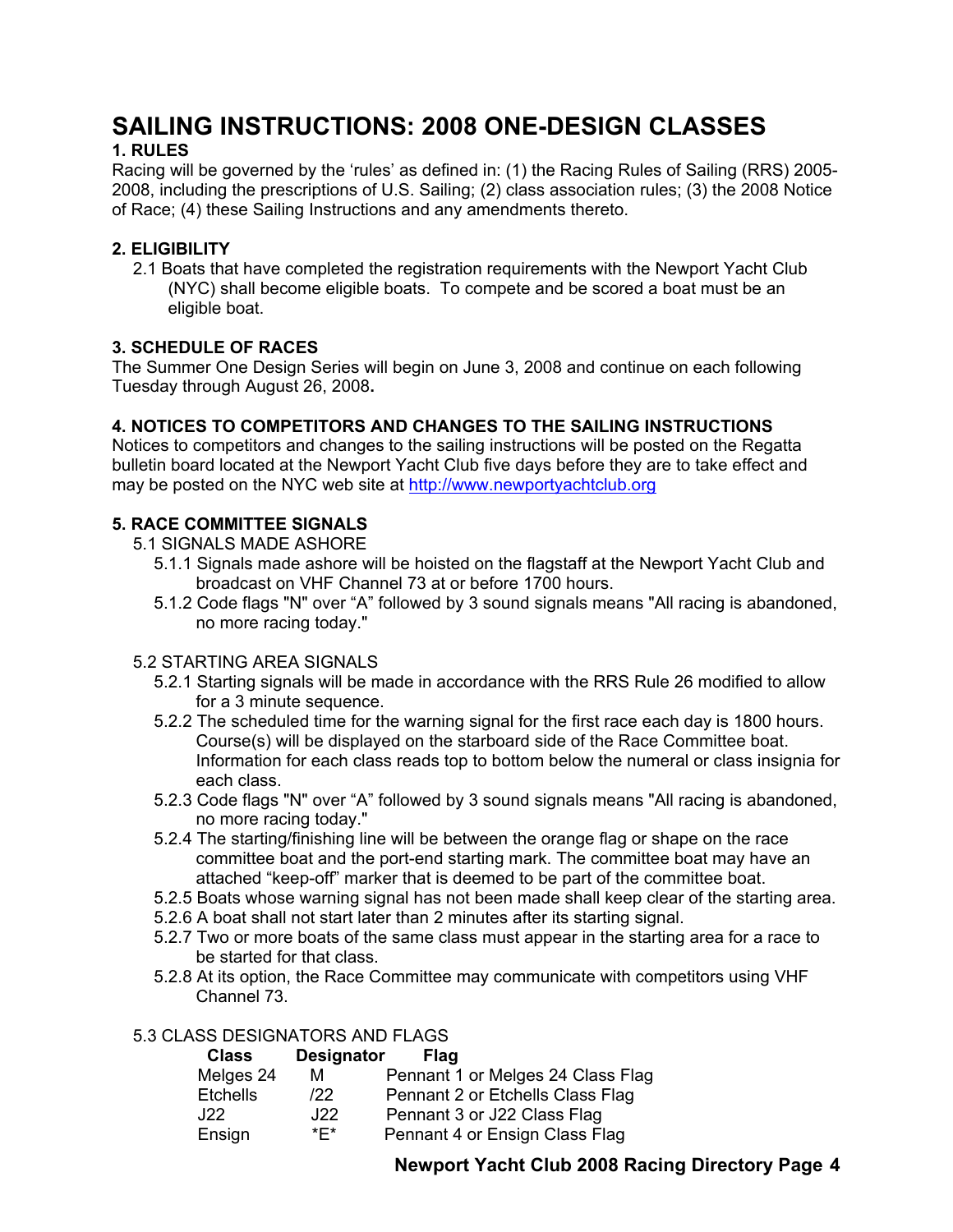Other classes eligible for a start will be assigned a designator, a flag and a position in the starting sequence.

#### 5.4 STARTING SEQUENCE

- 5.4.1 The starting sequence is as indicated below. Times shall be taken from the visual signals; the absence of a sound signal shall be disregarded.
- 5.4.2 Each class start is independent of another. A short delay may take place between class starts.

| Signal  | <b>Flag and Sound</b>                       | <b>Minutes Before Starting Signal</b> |
|---------|---------------------------------------------|---------------------------------------|
| Warning | Class Flag; 1 sound                         |                                       |
| Prep Up | P flag hoisted; 1 sound                     |                                       |
|         | Prep Down Preparatory flag removed; 1 sound |                                       |
| Start   | Class flag removed; 1 sound                 |                                       |

- 5.4.3 Two classes may be started at the same time. Both class flags will be flown in this case.
- 5.4.4 GENERAL RECALLS: The last sentence of *The Racing Rules of Sailing Rule 29.3* is replaced by this Paragraph: A recalled class will not start until after all subsequent classes in the original starting sequence.

The warning signal for the recalled class will be sounded APPROXIMATELY one minute after the start of the last scheduled class.

 If there is more than one general recall, class order will be maintained with the warning signal of each general recalled class being sounded APPROXIMATELY one minute after the start of the previously recalled class.

#### **6. THE COURSES**

- 6.1 Generally the course will be selected from the NYC courses on the current South Bay course chart. The course for each class will be posted under its designator on the committee boat. Round Marks in the order listed. Leave each Mark on the side indicated by the letter following the mark ( $p = port$ ,  $s = starboard$ ).
- 6.2 SPECIAL COURSES The race committee has the option to select courses that are not listed on the South Bay chart. With this option, code flag "O" (red/yellow diagonal) will be displayed. Instead of a course number, individual marks as described on the South Bay chart will be posted in the order they are to be rounded under the class designator on the committee boat. When a special course is used, all marks shall be rounded to port.
- 6.3 A number 2 in parentheses under a course indicates that the entire course is to be sailed twice around. However, this does not include sailing through the start/finish line at the end of the first lap unless the start/finish mark is also a mark of the course.
- 6.4 Once a boat has properly started, it may not sail through the start/finish line other than to finish unless the start/finish mark is also a mark of the course.
- 6.5 Competitors shall not sail between any of the rocks in the area of Dumplings or between those rocks and Jamestown shore, the rock near Fort Wetherill and the Jamestown shore, or Citing Rock east of Rose Island and Rose Island. Competitors shall not sail between Rose Island and the Newport Bridge.

#### **A reminder: Narragansett Bay is a restricted waterway for commercial shipping**

#### **7. STARTING ADDITIONAL RACES**

The Race Committee may run additional races. To indicate additional racing, code flag "R" (red with the yellow cross) will be flown on the committee boat at the end of the previous race. A class designator posted on the course board will indicate an additional race for that class.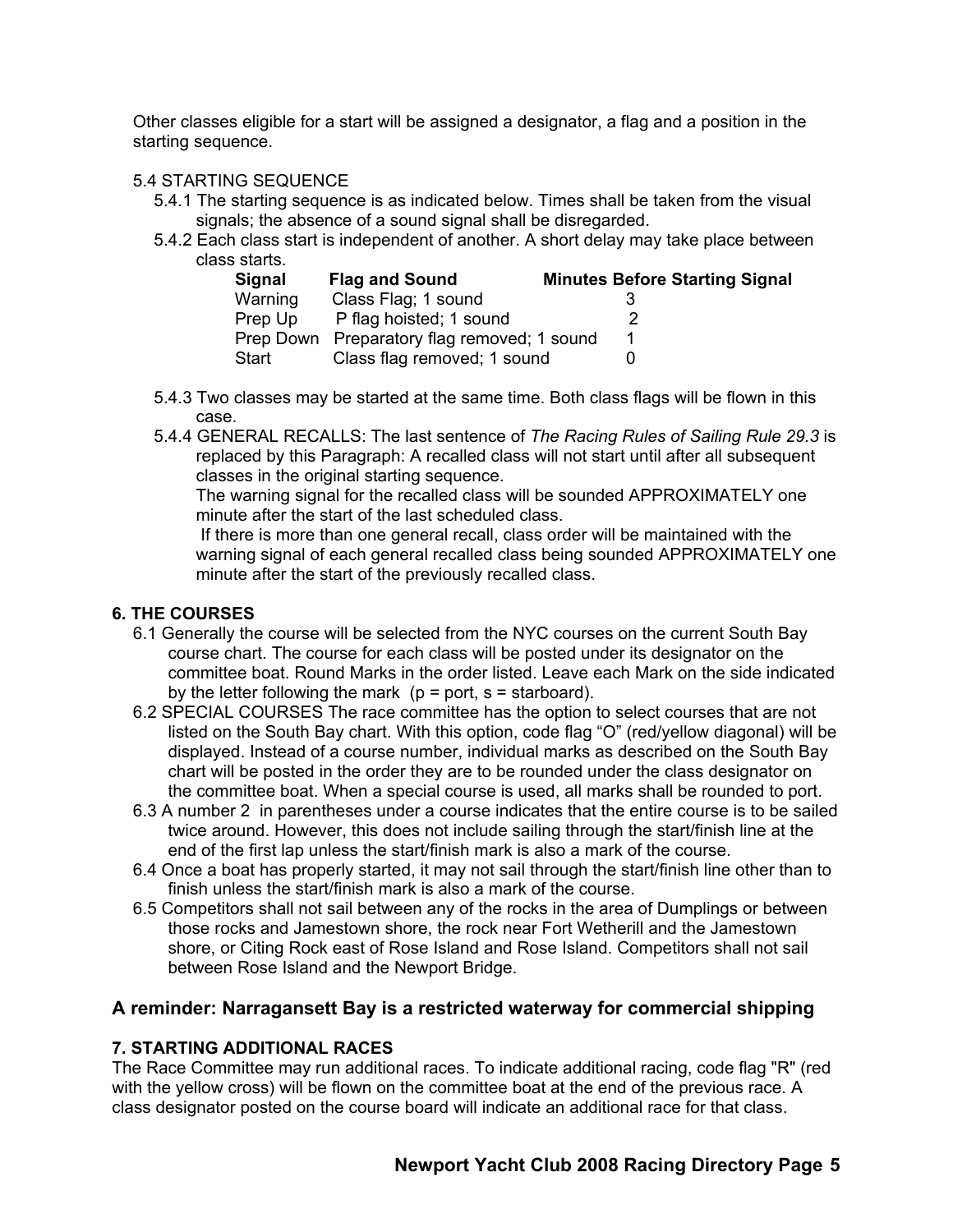#### **8. THE FINISH**

The finish line will be between the orange flag/shape on the race committee boat and the nearby mark.

#### **9. TIME LIMIT**

The first boat in a class must finish before 30 minutes after sunset for the race to be scored. Any boat not finishing within 30 minutes after the first boat will be scored DNF.

#### **10. PENALTIES**

- 10.1 ALTERNATIVE PENALTIES Rules 44.1 and 44.2 in the Racing Rules of Sailing 2005- 2008 are amended to permit one 360 degree turn as an alternative penalty.
- 10.2 RRS Rules 44.1 and 44.2 is amended to require a boat which has accepted an Alternative Penalty and done its turn to advise the race committee to that effect after finishing.

#### **11. PROTESTS**

- 11.1 A protesting boat must notify the Race Committee upon finishing its race.
- 11.2 Protests shall be filed at the Newport Yacht Club by 9:00 PM on the day after the race. Protest forms are available at the Newport Yacht Club. Protestors will deposit completed forms in the "protest box" located in the hallway on the first floor of the Newport Yacht Club.

#### **12. SCORING**

- 12.1 Races will be scored using the low point system of the *RRS Appendix A, A4 (Low Point and Bonus Systems)*.
- 12.2 Each yacht entered in a series shall be scored for each race started by the race committee and not subsequently abandoned.
- 12.3 A yacht's series score shall be the sum of her lowest race scores for 70% of her total scores. An exception is that all scores resulting from disqualifications shall be counted as part of the 70%.
- 12.4 No unregistered boat will be scored.

#### **13. SPECIAL INSTRUCTIONS**

- 13.1 CHECKING IN Each boat should sail by the Race Committee before the preparatory signal for its class to identify by voice its sail-number and the class in which it will be racing.
- 13.2 WITHDRAWAL yachts withdrawing from a race shall so inform the race committee as soon as possible either directly or on Channel 73. Any yacht unable to contact the RC directly shall report its withdrawal to the NYC Dock Office (Tel: 846-9410) and ask to have the information relayed to the Race Committee. Note: this is mandatory.
- 13.3 TRASH The discard of any trash into the water while racing is grounds for possible disqualification.

**Notice: For all children less than 13 years of age, it is a USCG and NYC requirement that they wear a Personal Floatation Device whenever they are aboard a boat unless they are below decks or in an enclosed cabin.**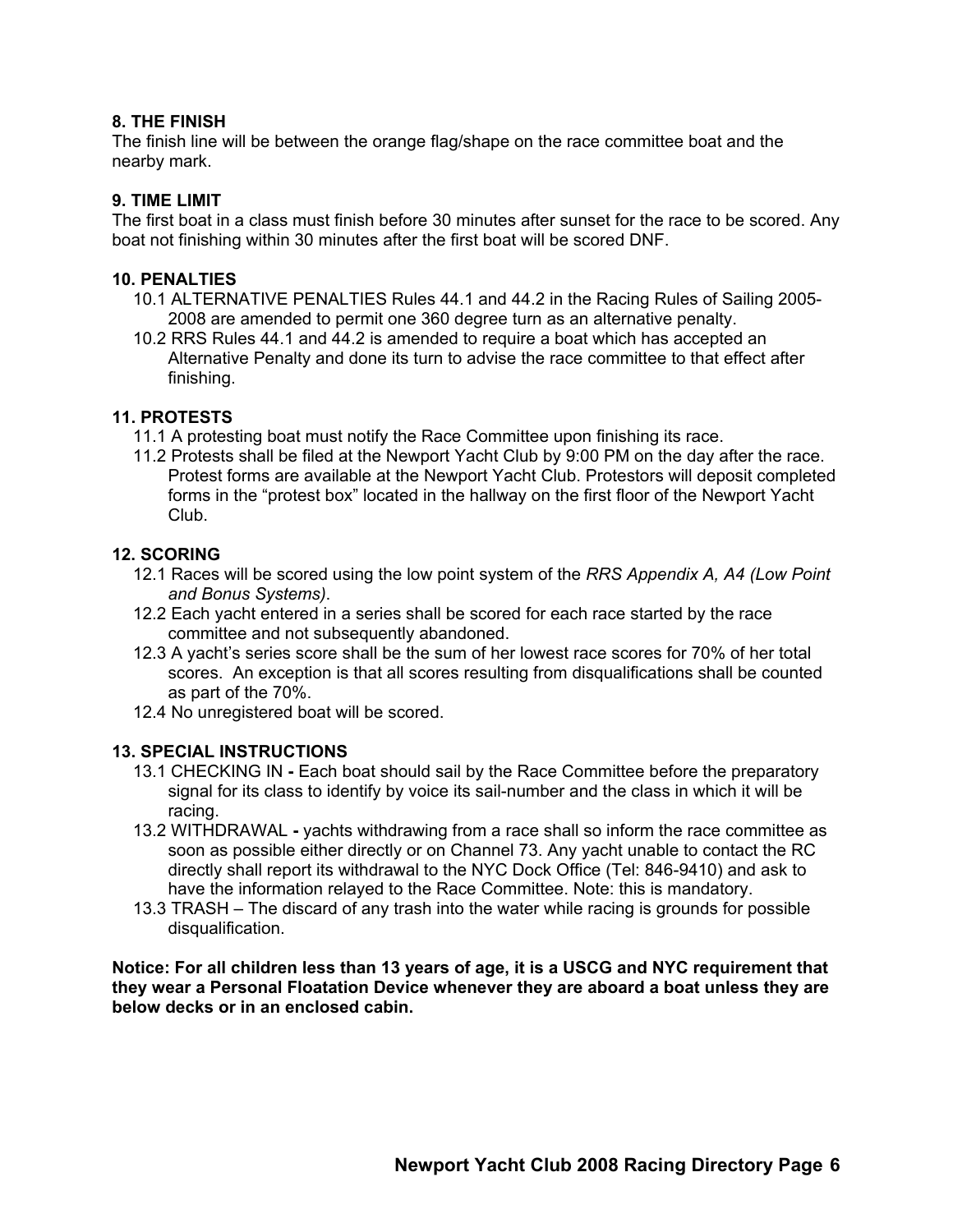### **NOTICE OF RACE: 2008 SPRING AND SUMMER CRUISING CLASSES**

#### **SPONSOR**

The Newport Yacht Club (NYC) Regatta Committee

#### **RULES**

Racing will be conducted in accordance with the following; (1) the Racing Rules of Sailing 2005- 2008, including the prescriptions of US Sailing; (2) class association rules for one-design classes; (3) this Notice of Race; (4) the NYC Sailing Instructions for the 2008 Cruising Classes and any amendments thereto.

#### **ELIGIBILITY**

Any monohull boats holding valid 2008 PHRF-NB rating certificates plus certain one-design classes are invited to compete. Although the races are a Newport Yacht Club event, all owners of qualified boats are invited to compete. The Newport Yacht Club will provide a separate start for the Ensign Class and other one-design classes in the Summer Cruising series if three or more boats are properly registered by June 1, 2008. To compete and be scored, a boat must be properly registered with the Newport Yacht Club Regatta Committee and have paid its registration fee.

#### **REGISTRATION**

Submit the registration form with the appropriate entry fee of \$70 for NYC members or \$80 for non-members with a valid 2008 rating, to the Newport YC Regatta Committee, 110 Long Wharf, Newport, RI 02840. US Sailing members receive a 10% discount with a valid membership number entered on the registration form. A single fee applies to yachts participating in both the Spring and Summer Cruising Series. Checks should be made payable to the Newport Yacht Club. The yacht owner and/or skipper must sign the waiver of liability. All yachts racing must have completed and submitted all forms prior to participating in the first race of the respective series. No yacht shall be scored without the completion and submission of all forms and fees.

#### **RACING AREA**

The starting line for the Series will be located in the area west of Goat Island.

#### **SCHEDULE**

Racing for the Spring Cruising Series will begin on May 14, 2008 and will continue on each following Wednesday evening until May 28, 2008. Racing for the Summer Cruising Series will begin on June 4, 2008 and continue on each following Wednesday evening until August 27, 2008.

#### **CLASSES**

Class breakouts and starting sequence will be posted on the NYC racing bulletin board and may be posted on the NYC website. There will be a separate, non-spinnaker start for eligible onedesign classes in the Summer Series if three or more boats are registered by June 1, 2008.

#### **SCORING**

The scoring system using a low-point system is defined in the Sailing Instructions.

#### **PRIZES**

Prizes will be awarded for:

- The first three places in each class if there are 7 or more boats registered in that class.
- First and second places for classes that consist of 4 to 6 boats registered in that class.
- First places for classes that consist of 3 or less boats registered in that class.

#### **Newport Yacht Club 2008 Racing Directory Page 7**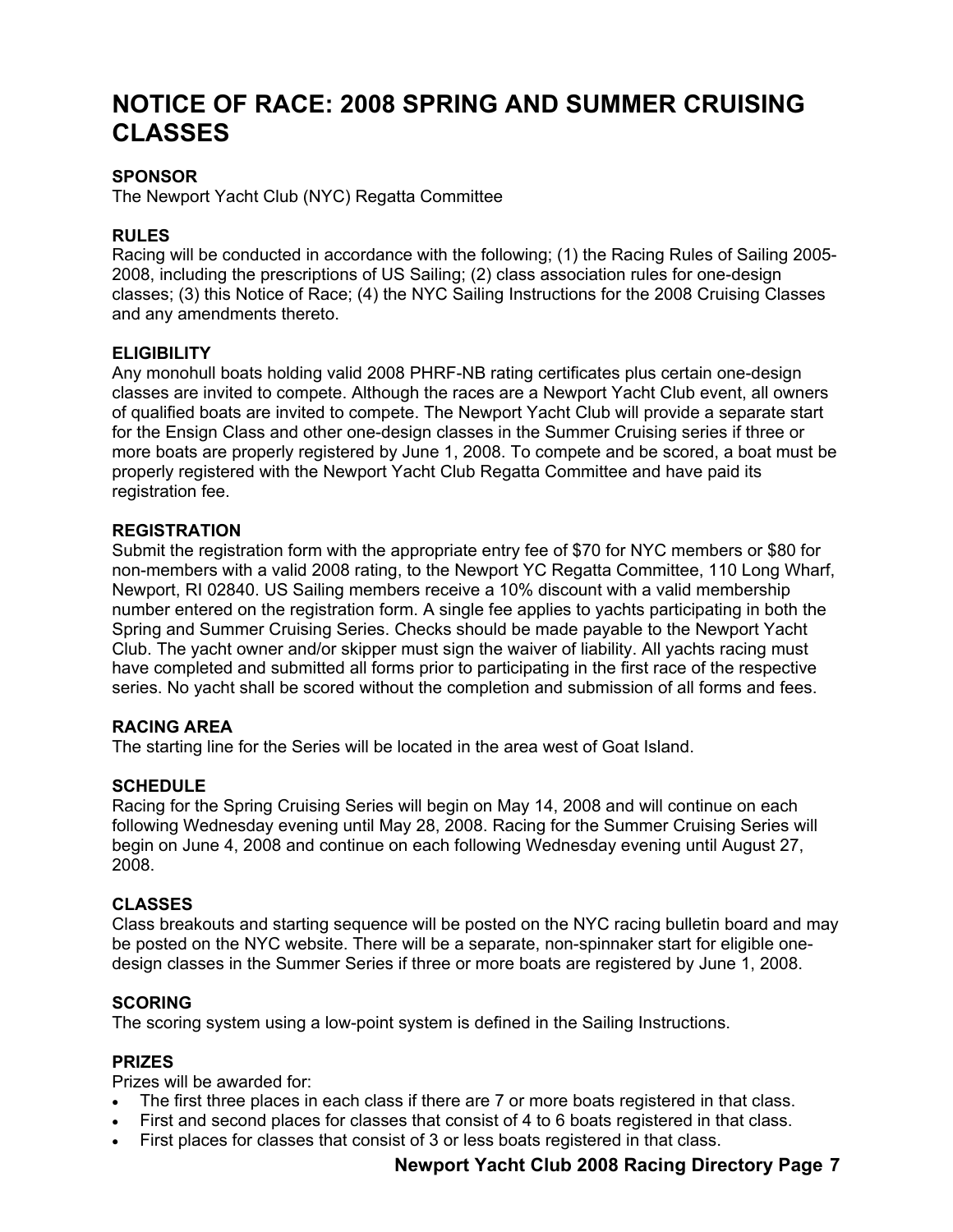### **SAILING INSTRUCTIONS: 2008 SPRING AND SUMMER CRUISING CLASSES**

#### **1. RULES**

Racing will be governed by the 'rules' as defined in: (1) the Racing Rules of Sailing (RRS) for 2005-2008, including the prescriptions of US Sailing; (2) class association rules; (3) the 2008 Notice of Race; (4) these NYC Sailing Instructions and any amendments thereto.

#### **2. ELIGIBILITY**

2.1 Boats that have completed the registration requirements with the Newport Yacht Club shall become eligible boats. Registration requirements are defined in the 2008 Notice of Race for the Cruising Series.

#### **3. SCHEDULE OF RACES**

- 3.1 The Spring Cruising Series will begin on May 14, 2008, and will continue on each following Wednesday evening through May 28, 2008.
- 3.2 The Summer Cruising Series will begin on June 4, 2008 and continue on each Wednesday evening through August 27, 2008.

#### **4**. **NOTICES TO COMPETITORS AND CHANGES TO THE SAILING INSTRUCTIONS**

Notices to competitors and changes to the Sailing Instructions will be posted on the Regatta bulletin board located at the Newport Yacht Club five days before they are to take effect and may be posted on the NYC web site at http://www.newportyachtclub.org.

#### **5. RACE COMMITTEE SIGNALS**

Participants should have VHF Channel 73 capability..

- 5.1 SIGNALS MADE ASHORE
	- 5.1.1 Signals made ashore will be hoisted on the flagstaff at the Newport Yacht Club and broadcast on VHF Channel 73 at or before 1700 hours.
	- 5.1.2 Code flags "N" over "A" followed by 3 sound signals means "All racing is abandoned, no more racing today."
- 5.2 STARTING AREA SIGNALS
	- 5.2.1 Starting signals will be made in accordance with the RRS Rule 26 modified top allow for a three minute sequence
	- 5.2.2 The scheduled time for the warning signal for the first race each day is 1800 hours. Course signals will be displayed on the starboard side of the Race Committee boat. Information for each class reads from top to bottom below the designator numeral or class insignia for each class.
	- 5.2.3 Code flags "N" over "A" followed by 3 sound signals means "All racing is abandoned, no more racing today."
	- 5.2.4 The starting line will be between the orange flag or shape on the Race Committee boat and the starting mark. One end of the starting and finish line will be the committee boat which may have an attached "keep off" marker that is deemed to be part of the committee boat.
	- 5.2.5 Boats whose warning signal has not been made shall keep clear of the starting area.
	- 5.2.6 A boat shall not start later than 2 minutes after its starting signal.
	- 5.2.7 Two or more boats of the same class must appear in the starting area for a race to be started for that class.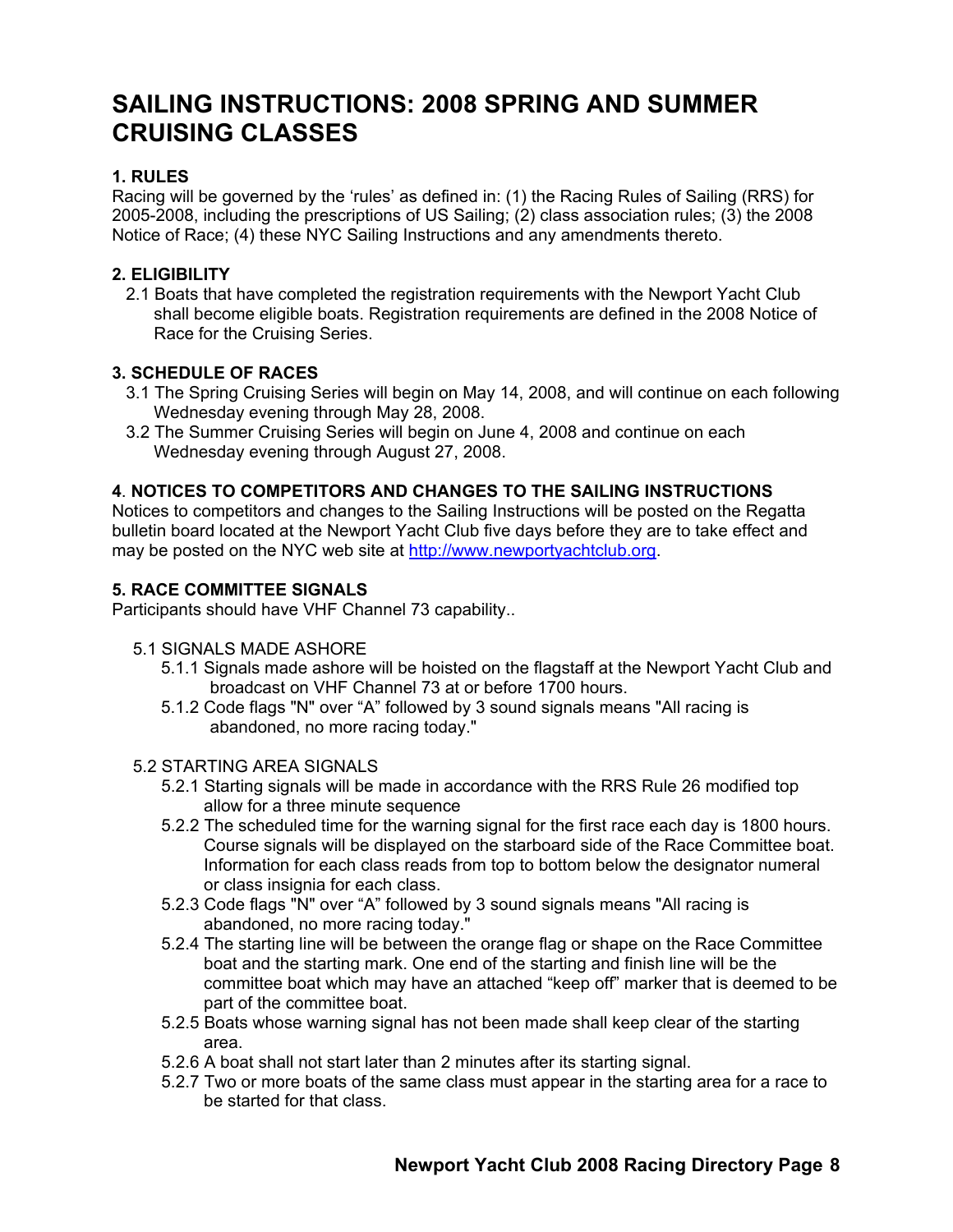#### 5.3 CLASS DESIGNATORS AND FLAGS

- 5.3.1 PHRF Class divisions will be based on the ratings of registered yachts. The starting sequence for all classes will be posted on the NYC Race Committee bulletin board and may be posted on the NYC website.
- 5.3.2 Notice of changes in classes will be made as stated in Article 4 above.

#### 5.4 STARTING SEQUENCE

5.4.1 The warning signal for the first start will be sounded at 1800 hours. The starting sequence is as indicated below. Times shall be taken from the visual signals; the absence of a sound signal shall be disregarded.

| <b>Signal</b> | <b>Flag and Sound</b>           | <b>Minutes Before Starting Signal</b> |
|---------------|---------------------------------|---------------------------------------|
| Warning       | Class Flag, 1 sound             |                                       |
| Preparatory   | Code Flag "P", 1 sound          |                                       |
| Prep Down     | Prep Flag removed, 1 long sound |                                       |
| <b>Start</b>  | Class flag removed, 1 sound     |                                       |
|               | (Next Class Flag when rolling)  |                                       |

- 5.4.2 Two classes may be started at the same time, for example I & III and II & IV. Both class flags shall be flown in this case.
- 5.4.3 Rolling starts will be used whenever possible.

#### 5.5 GENERAL RECALLS

The last sentence of The Racing Rules of Sailing Rule 29.3 is replaced by this paragraph. A recalled class will not start until after all subsequent classes in the original starting sequence. The warning signal for the recalled class will be APPROXIMATELY one minute after the start of the last scheduled class. If there is more than one general recall, class order will be maintained with the warning signal of each general recalled class being sounded approximately one minute after the start of the previously recalled class.

#### **6. COURSES**

6.1 Generally courses will be selected from the set NYC courses in the current South Bay chart. The course for each class will be posted under its designator on the committee boat. Round marks in the order listed. Leave each mark on the side indicated by the letter following the mark:

#### **(p = port, s = starboard)**

- 6.2 SPECIAL COURSES: The Race Committee has the option to select special courses which are not listed on the South Bay chart. In this option, code flag "O" (red/yellow diagonal) will be displayed. Instead of a course number, individual marks, as described on the South Bay chart, will be posted under the class designator on the committee boat. The turning marks under the class designation are listed in the order in which they shall be rounded and the side (P or S) to round each mark.
- 6.3 A number in parentheses after a course indicates the number of laps to be sailed, one (1) being understood. For instance, a number 2 in parentheses under a course indicates that the entire course is to be sailed twice around. However, this does not include sailing through the start/finish line at the end of the first lap, unless the start finish pin is also a mark of the course.
- 6.4 Once a boat has properly started, it may not sail through the start/finish line other than to finish unless the start/finish mark is also a mark of the course.

#### **A Reminder: Narragansett Bay is a restricted waterway for commercial shipping**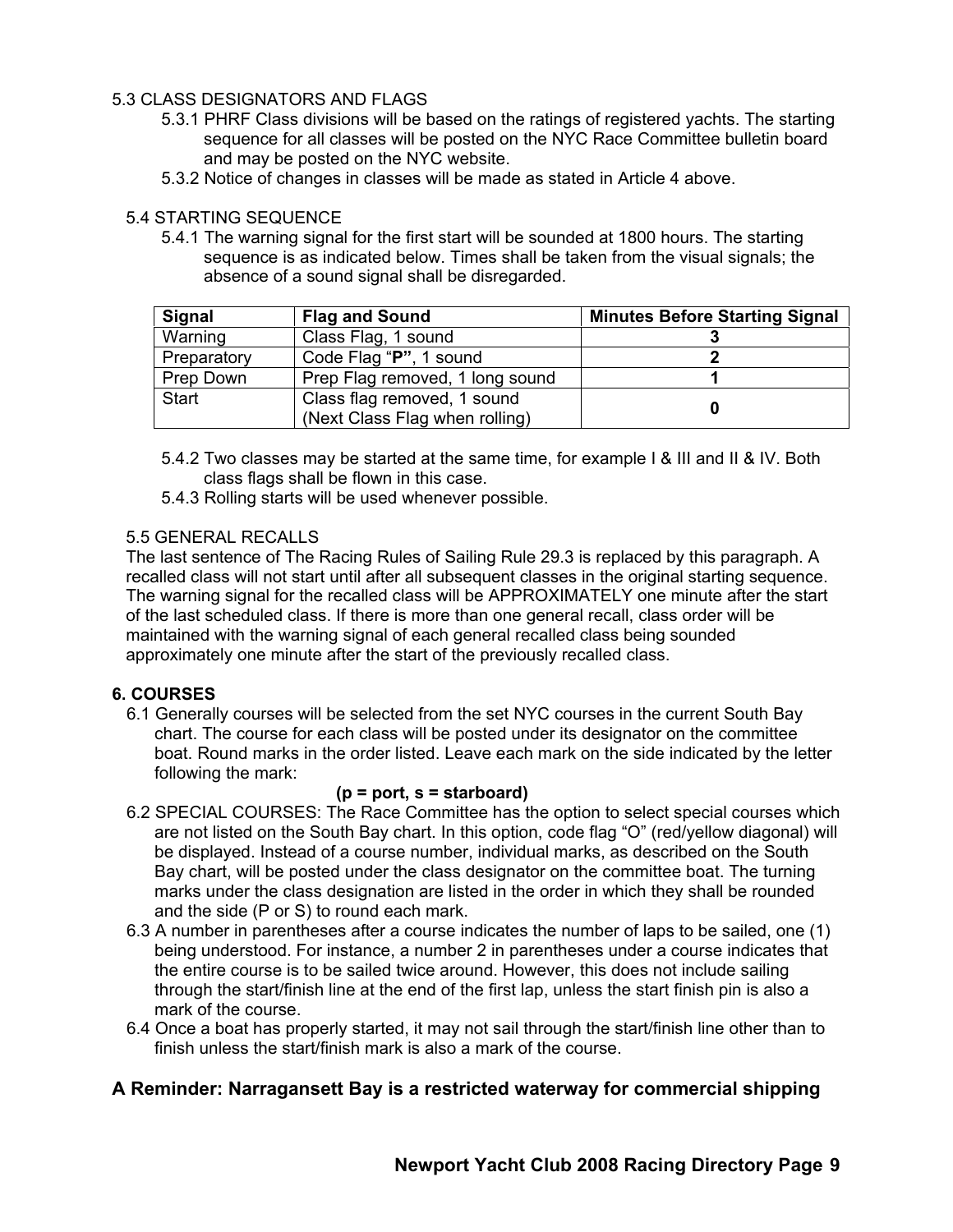#### **7. THE FINISH**

The finish line is between the orange flag or shape on the Race Committee boat and the nearby mark.

#### **8. STARTING ADDITIONAL RACES**

The Race Committee may run additional races. To indicate additional racing, code flag "R" (red with the yellow cross) will be flown on the committee boat at the end of the previous race. A class designator posted on the course board will indicate an additional race for that class.

#### **9. TIME LIMIT**

The first boat in a class must finish before 30 min. after sunset. Any boat not finishing within 30 minutes after the first boat plus her time allowance will be scored DNF.

#### **10. PENALTIES**

- 10.1 ALTERNATIVE PENALTIES Rules 44.1 and 44.2 in the Racing Rules of Sailing 2005- 2008 are amended to permit one 360 degree turn as an alternative penalty.
- 10.2 RRS Rules 44.1 and 44.2 are amended to require a boat which has accepted an Alternative Penalty and has done its turn to advise the Race Committee to that effect after finishing.

#### **11. PROTESTS**

- 11.1 A protesting boat must notify the Race Committee upon finishing its race.
- 11.2 Protests shall be filed at the Newport Yacht Club by 9:00 PM on the day after the race. One protest form is included in this Directory and additional forms are available at the Newport Yacht Club. Protestors will deposit completed forms in the Protest Box located in the hallway on the first floor of the Newport Yacht Club
- 11.3 A boat may not protest a boat for an alleged breach of RRS 75.2 with respect to ISAF Regulation 19(b). This changes Rule 60.1(a).

#### **12. SCORING**

- 12.1 Races will be scored using the low point system of the RRS Appendix A, A4 (Low Point and Bonus Systems).
- 12.2 Each yacht entered in a series shall be scored for each race started by the Race Committee and not subsequently abandoned.
- 12.3 A yacht's series score shall be the sum of her lowest race scores for 70% of her total scores. An exception is that all scores resulting from disqualification shall be counted as part of the 70%.
- 12.4 Boats that have not submitted the registration and PHRF forms will not be scored.

#### **13. SPECIAL INSTRUCTIONS**

- 13.1 CHECKING IN Each boat should contact the Race Committee before the preparatory signal for is class to identify its sail-number and the class in which it will be racing.
- 13.2 WITHDRAWAL Yachts withdrawing from a race shall so inform the race committee as soon as possible on Channel 73. Note: this is mandatory.
- 13.3 TRASH The discard of any trash into the water while racing is grounds for possible disqualification.

**Notice: For all children less than 13 years of age, it is a USCG and NYC requirement that they wear a Personal Floatation Device whenever they are aboard a boat unless they are below decks or in an enclosed cabin.**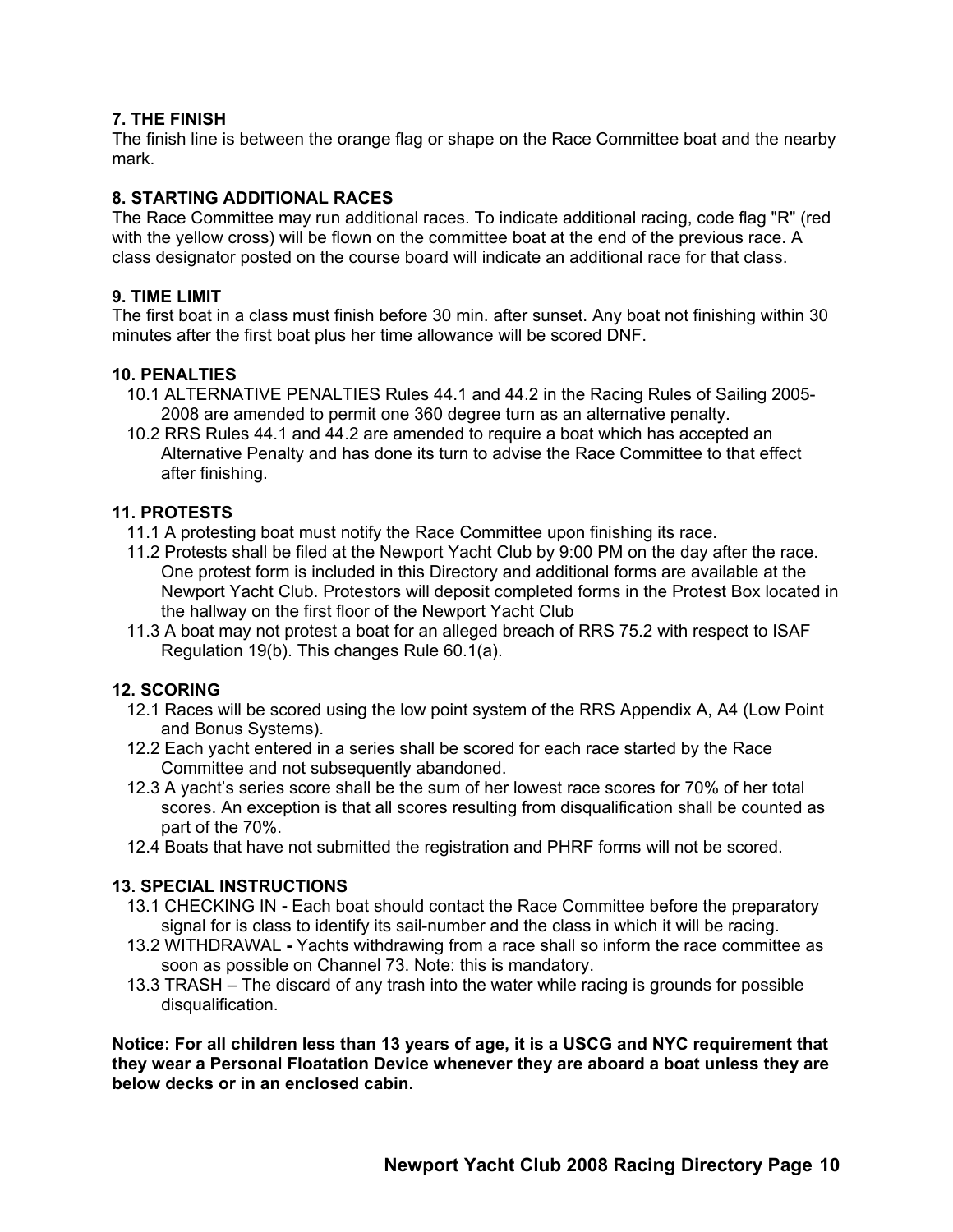### **2008 ONE-DESIGN SERIES REGISTRATION (Tuesday evening racing)**

Complete this form and sign the liability waiver. Registration fees are \$70 for Newport Yacht Club members, \$80 for non-members. US Sailing Members receive a 10% discount..

 **USSailing Owner/Skipper**:\_\_\_\_\_\_\_\_\_\_\_\_\_\_\_\_\_\_\_\_\_\_\_\_\_\_\_\_\_\_\_\_ **membership #\_\_\_\_\_\_\_\_\_\_**

Return this form to the Regatta Committee, Newport Yacht Club, with entry fee (\$. Make checks payable to the Newport Yacht Club.

#### **THE REGISTRATION FORM AND FEE MUST BE RECEIVED BY NEWPORT YACHT CLUB BEFORE A YACHT WILL BE SCORED IN A RACE**

| <b>Class</b><br><u> 1989 - Johann Barbara, martin basa</u> | Sail# |                                 |
|------------------------------------------------------------|-------|---------------------------------|
|                                                            |       | Home Phone #___________________ |
|                                                            |       | Work Phone #                    |
|                                                            |       |                                 |
|                                                            |       | <b>E-mail address</b>           |

#### **LIABILITY WAIVER**

The undersigned intends to participate in sailing races supported by Newport Yacht Club. The undersigned agrees to be bound by *The Racing Rules of Sailing* and by all other rules that govern this event. The undersigned hereby waives any claims, causes of action or any type of demand whatsoever against Newport Yacht Club, its respective officers, volunteers, or employees, that the undersigned and his/her crew may have or in the future may have against Newport Yacht Club for any bodily injury or death suffered by the undersigned or suffered by my crew or for any damage to any boat or other property incurred while involved in any race, training, regatta or related activities. As skipper/owner, I agree that I shall inform all crewmembers of this waiver, and obtain their agreement to the conditions of this waiver. I am executing this release in accordance with Section 7- 6-9 of the General Laws of Rhode Island.

| <b>SIGNATURE</b> | ⋂∆⊤⊑<br>$\mathbf{F}$ |  |
|------------------|----------------------|--|
|                  |                      |  |

PLEASE PRINT NAME \_\_\_\_\_\_\_\_\_\_\_\_\_\_\_\_\_\_\_\_\_\_\_\_\_\_\_\_\_\_\_\_\_\_\_\_\_\_\_\_\_\_\_\_\_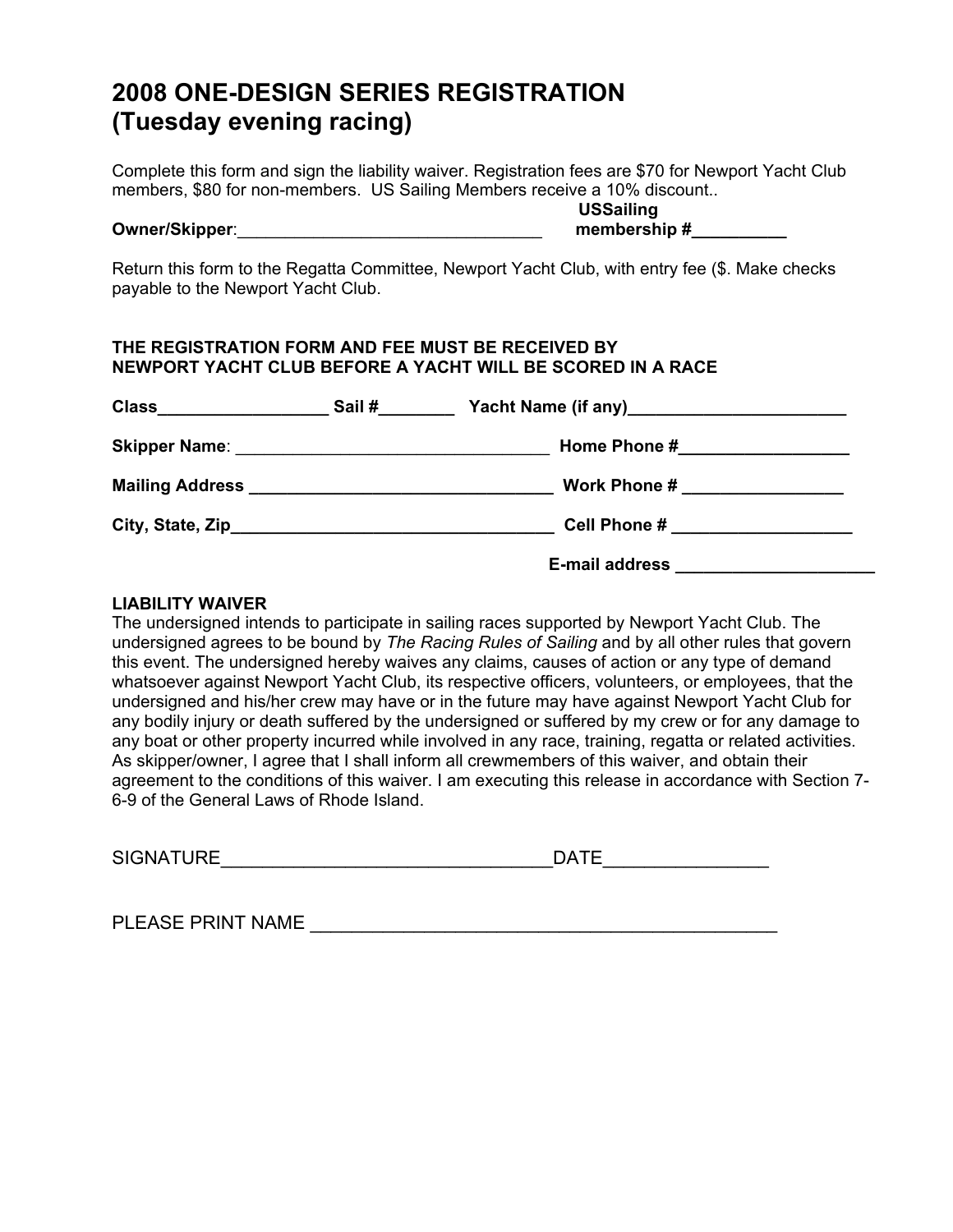### **2008 SPRING/SUMMER CRUISING SERIES REGISTRATION (Wednesday evening racing)**

Complete this form and sign the liability waiver. Check off the appropriate spaces for the series you plan to participate in. Registration fees are \$70 for Newport Yacht Club members, \$80 for nonmembers. This fee includes the Spring and Summer series for the cruising classes and the Summer cruising one-design series. US Sailing Members receive a 10% discount.

### **USSailing Owner/Skipper**:\_\_\_\_\_\_\_\_\_\_\_\_\_\_\_\_\_\_\_\_\_\_\_\_\_\_\_\_\_\_\_\_ **membership #\_\_\_\_\_\_\_\_\_\_**

Return this form to the Regatta Committee, Newport Yacht Club, with entry fee. Make checks payable to the Newport Yacht Club.

All cruising yachts MUST submit a valid 2008 PHRF of Narragansett Bay rating certificate with this form.

#### **THE REGISTRATION FORM AND FEE MUST BE RECEIVED BY NEWPORT YACHT CLUB BEFORE A YACHT WILL BE SCORED IN A RACE**

|  | Class/Type______________________Sail #_________Yacht Name (if any) _________________________________ |  |
|--|------------------------------------------------------------------------------------------------------|--|
|  |                                                                                                      |  |
|  |                                                                                                      |  |
|  |                                                                                                      |  |
|  | E-mail address _________________________________                                                     |  |
|  | Spring Cruising: Spinnaker ___________ Rating _____________ Non-spinnaker _________ Rating ________  |  |
|  | Summer Cruising: Spinnaker _________ Rating _________ Non-spinnaker ________ Rating ________         |  |
|  | Non-spinnaker Ensign _____________ Other one-design _______________                                  |  |

#### **LIABILITY WAIVER**

.

The undersigned intends to participate in sailing races supported by Newport Yacht Club. The undersigned agrees to be bound by *The Racing Rules of Sailing* and by all other rules that govern this event. The undersigned hereby waives any claims, causes of action or any type of demand whatsoever against Newport Yacht Club, its respective officers, volunteers, or employees, that the undersigned and his/her crew may have or in the future may have against Newport Yacht Club for any bodily injury or death suffered by the undersigned or suffered by my crew or for any damage to any boat or other property incurred while involved in any race, training, regatta or related activities. As skipper/owner, I agree that I shall inform all crewmembers of this waiver, and obtain their agreement to the conditions of this waiver. I am executing this release in accordance with Section 7- 6-9 of the General Laws of Rhode Island.

| <b>SIGNATU</b><br>IDF | --<br>$\Lambda$<br>$\overline{\phantom{0}}$ |
|-----------------------|---------------------------------------------|
|                       |                                             |

PLEASE PRINT NAME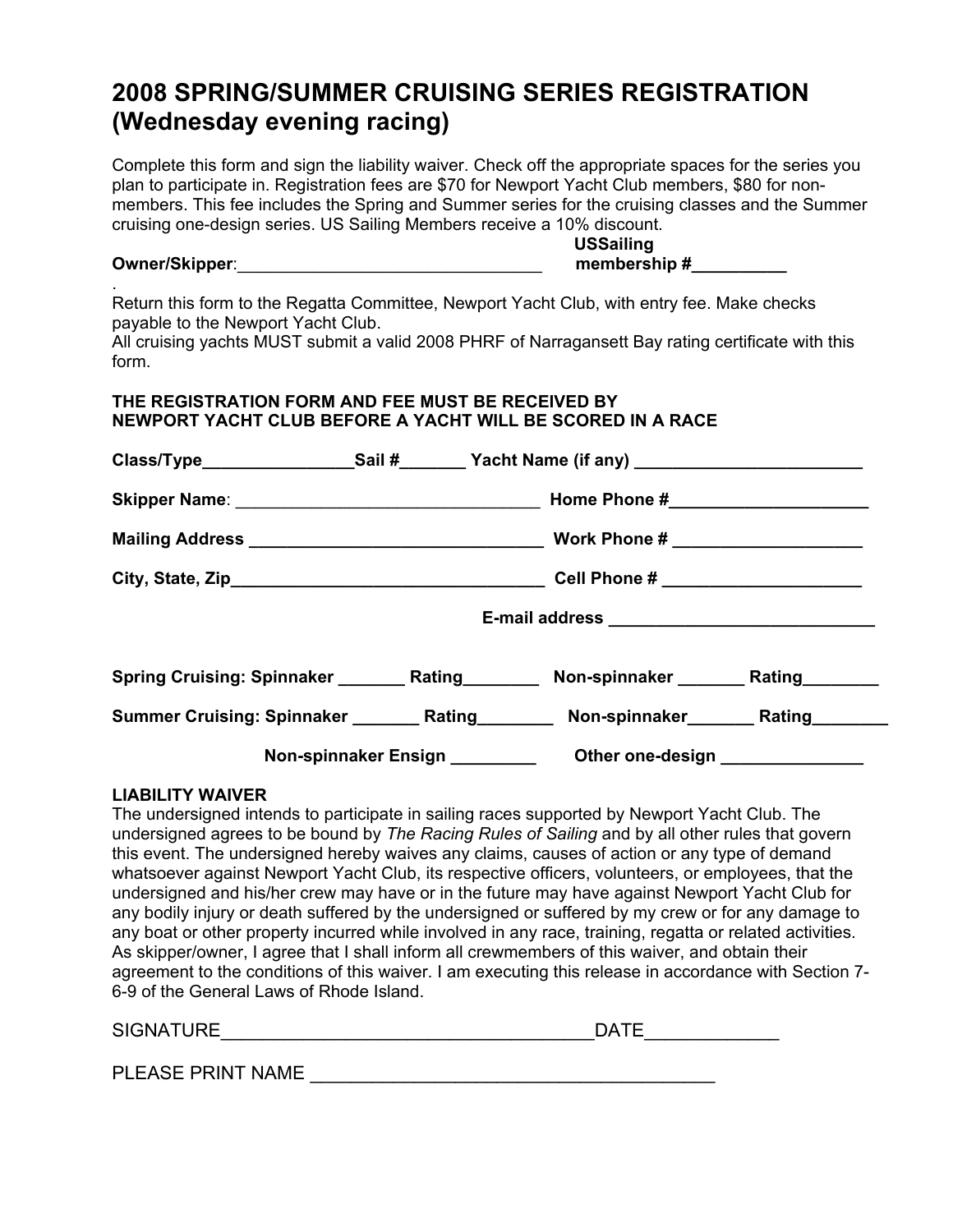|                                                                                                                                                                                 | <b>PROTEST FORM</b>                         |  | Date & time received                                                                                                                                                                                     |  |
|---------------------------------------------------------------------------------------------------------------------------------------------------------------------------------|---------------------------------------------|--|----------------------------------------------------------------------------------------------------------------------------------------------------------------------------------------------------------|--|
| www.ussailing.org                                                                                                                                                               | also for requests for redress and reopening |  |                                                                                                                                                                                                          |  |
| Fill in and check as appropriate                                                                                                                                                |                                             |  |                                                                                                                                                                                                          |  |
|                                                                                                                                                                                 |                                             |  |                                                                                                                                                                                                          |  |
| 2. TYPE OF HEARING<br>Protest by boat against boat<br>□ Protest by boat against boat<br>□ Protest by race committee against boat<br>□ Protest by protest committee against boat |                                             |  | Request for redress by boat or race committee<br>Consideration of redress by protest committee<br>Request by boat or race committee to reopen hearing<br>Consideration of reopening by protest committee |  |
| 3. BOAT PROTESTING, OR REQUESTING REDRESS OR REOPENING                                                                                                                          |                                             |  |                                                                                                                                                                                                          |  |
|                                                                                                                                                                                 |                                             |  |                                                                                                                                                                                                          |  |
| Represented by <b>Address</b> Address                                                                                                                                           |                                             |  |                                                                                                                                                                                                          |  |
| 4. BOAT(S) PROTESTED OR BEING CONSIDERED FOR REDRESS                                                                                                                            |                                             |  |                                                                                                                                                                                                          |  |
|                                                                                                                                                                                 |                                             |  |                                                                                                                                                                                                          |  |
| 5. INCIDENT<br>Witness(es)                                                                                                                                                      |                                             |  |                                                                                                                                                                                                          |  |
|                                                                                                                                                                                 |                                             |  | 6. INFORMING PROTESTEE How did you inform the protestee of your intention to protest?                                                                                                                    |  |
| □ By hailing When?                                                                                                                                                              |                                             |  | $Word(s)$ used $\qquad \qquad$                                                                                                                                                                           |  |
| By displaying a red flag When?                                                                                                                                                  |                                             |  |                                                                                                                                                                                                          |  |
|                                                                                                                                                                                 |                                             |  | By informing her in some other way Give details ________________________________                                                                                                                         |  |
|                                                                                                                                                                                 |                                             |  |                                                                                                                                                                                                          |  |
|                                                                                                                                                                                 |                                             |  |                                                                                                                                                                                                          |  |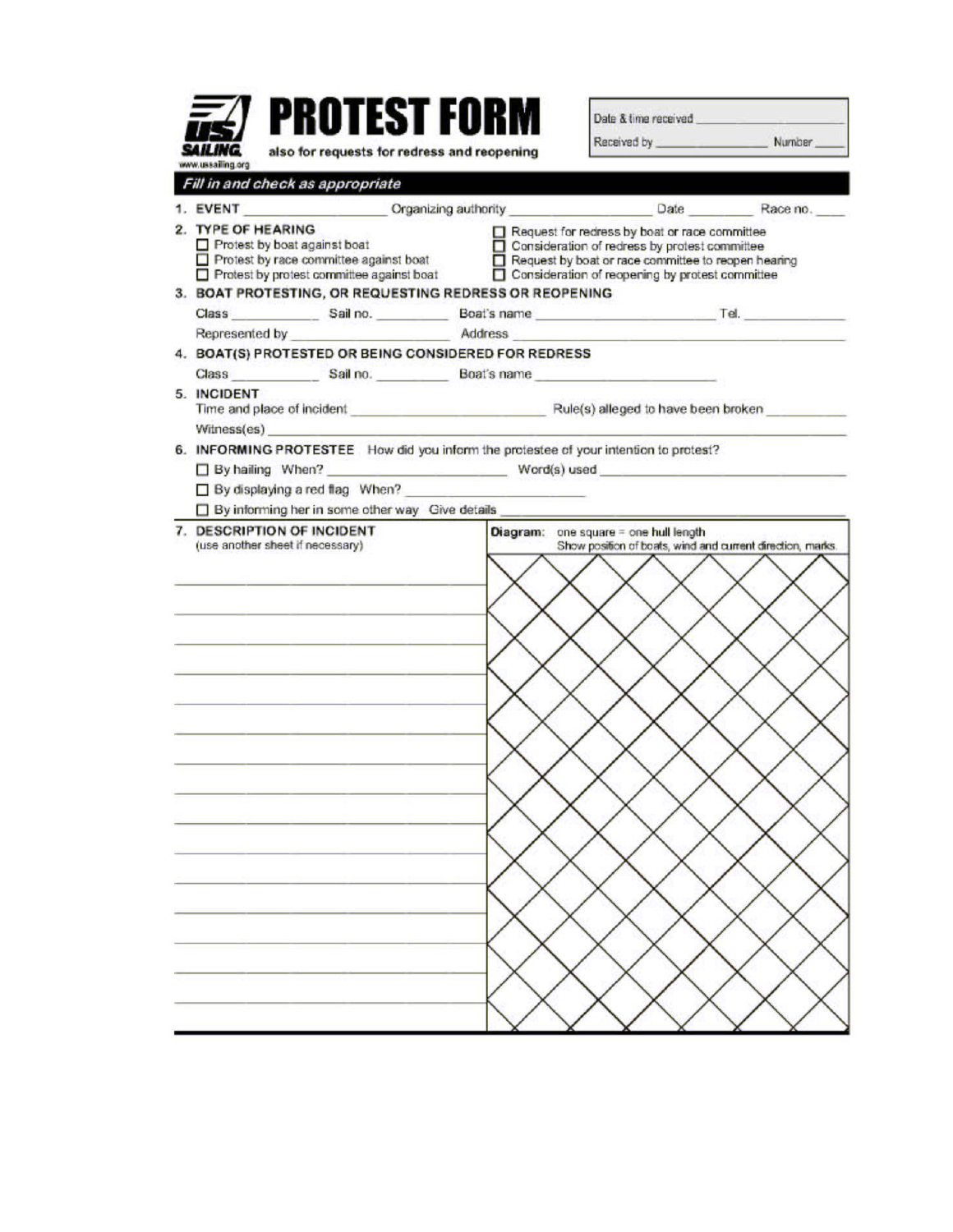| THIS SIDE FOR PROTEST COMMITTEE USE                                                                                                                                                                                           | Number<br>Heard together with numbers __________ |                                                                                                 |
|-------------------------------------------------------------------------------------------------------------------------------------------------------------------------------------------------------------------------------|--------------------------------------------------|-------------------------------------------------------------------------------------------------|
| Fill in and check as appropriate                                                                                                                                                                                              |                                                  |                                                                                                 |
|                                                                                                                                                                                                                               |                                                  | Withdrawal permitted                                                                            |
| Protest time limit                                                                                                                                                                                                            |                                                  |                                                                                                 |
| Protest, or request for redress or reopening,                                                                                                                                                                                 | is within time limit.                            | Time limit extended.                                                                            |
| Protestor, or party requesting redress or reopening, represented by _______________________________                                                                                                                           |                                                  |                                                                                                 |
| Other party, or boat being considered for redress, represented by a measurement of the control of the control of the control of the control of the control of the control of the control of the control of the control of the |                                                  |                                                                                                 |
| Names of witnesses <u>experience and the contract of the contract of the contract of the contract of the contract of</u>                                                                                                      |                                                  |                                                                                                 |
|                                                                                                                                                                                                                               | <b>Remarks</b>                                   |                                                                                                 |
|                                                                                                                                                                                                                               |                                                  |                                                                                                 |
|                                                                                                                                                                                                                               |                                                  | <u> 1989 - Andrea Andrew Maria (h. 1989).</u>                                                   |
|                                                                                                                                                                                                                               |                                                  | <u> 1989 - Johann Barn, fransk politik formuler (d. 1989)</u>                                   |
| No hail needed, protestee informed at first reasonable opportunity $\square$                                                                                                                                                  |                                                  | the contract of the contract of the contract of the contract of the contract of the contract of |
| Red flag conspicuously displayed at first reasonable opportunity $\Box$                                                                                                                                                       |                                                  | <u> 1980 - Johann Barbara, martxa amerikan personal (h. 1980).</u>                              |
|                                                                                                                                                                                                                               |                                                  |                                                                                                 |
| Protest or request valid, hearing will continue $\Box$                                                                                                                                                                        |                                                  | Protest or request invalid, hearing is closed $\Box$                                            |

**FACTS FOUND** 

Diagram of boat \_\_\_\_\_\_\_\_\_\_\_\_\_\_\_\_\_\_\_\_\_\_\_\_\_\_\_ is endorsed by committee. □ Committee's diagram is attached.

CONCLUSIONS AND RULES THAT APPLY

| <b>DECISION</b>                                              |                                  |  |                                      |  |
|--------------------------------------------------------------|----------------------------------|--|--------------------------------------|--|
| Protest                                                      | $\Box$ is dismissed.<br>Board(s) |  | $\Box$ is (are) disqualified.        |  |
|                                                              |                                  |  | $\Box$ is (are) penalized as follows |  |
| $Redress$ $\Box$ is not given.<br>$\Box$ is given as follows |                                  |  |                                      |  |
|                                                              | Request to reopen a hearing      |  | $\Box$ is denied. $\Box$ is granted. |  |
|                                                              | <b>PROTEST COMMITTEE</b>         |  |                                      |  |
| Members                                                      |                                  |  |                                      |  |
|                                                              | Chairman's signature             |  | Date and time                        |  |